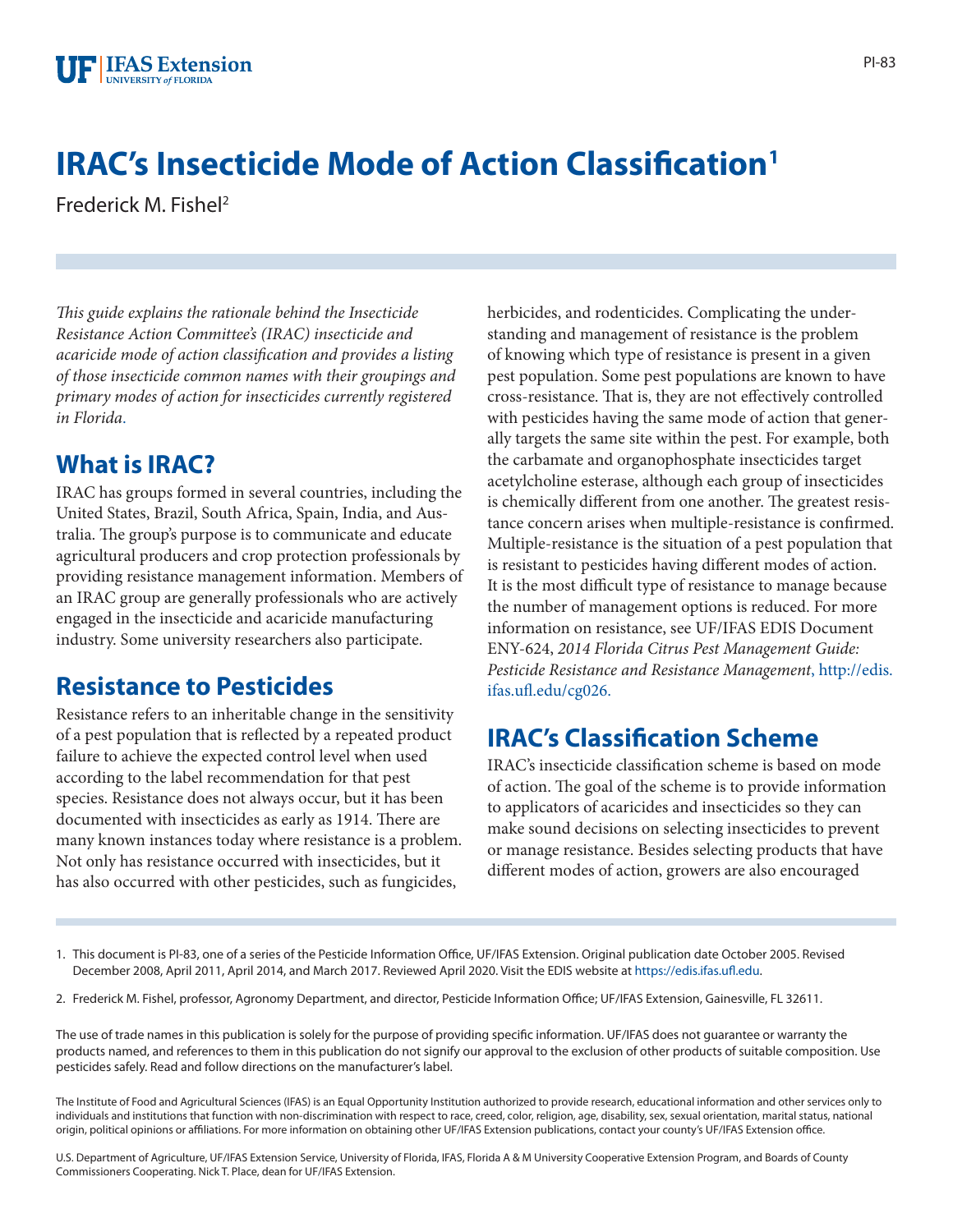to integrate other methods into insect and mite control programs. Table 1 contains those acaricides and insecticides registered for use in Florida, though it changes constantly. They are listed according to IRAC's classification scheme by their group and subgroup codes, primary target site of action, chemical sub-group or exemplifying active ingredient, and active ingredient, based on that appearing in version 8.2, 2017, prepared by the IRAC International MoA Working Group.

### **Using the IRAC Classification Scheme with Product Labels**

IRAC is currently encouraging manufacturers of pesticides to indicate the IRAC mode of action group number and description on their product labels; some registrants are now doing so, especially with newer products. Such information would be helpful in assisting pesticide applicators in the selection of acaricides and insecticides for use in resistance management strategies. See Figure 1 for an example of the manner that IRAC is encouraging registrants to list this information.



Figure 1.

## **Additional Information**

IRAC: [http://www.irac-online.org/groups/guide/](http://www.irac-online.org/)

Rogers, M.E., and M. M. Dewdney. 2016. *Florida Citrus Pest Management Guide: Pesticide Resistance and Resistance Management.* Gainesville: University of Florida Institute of Food and Agricultural Sciences. [http://edis.ifas.ufl.edu/](http://edis.ifas.ufl.edu/cg026) [cg026.](http://edis.ifas.ufl.edu/cg026)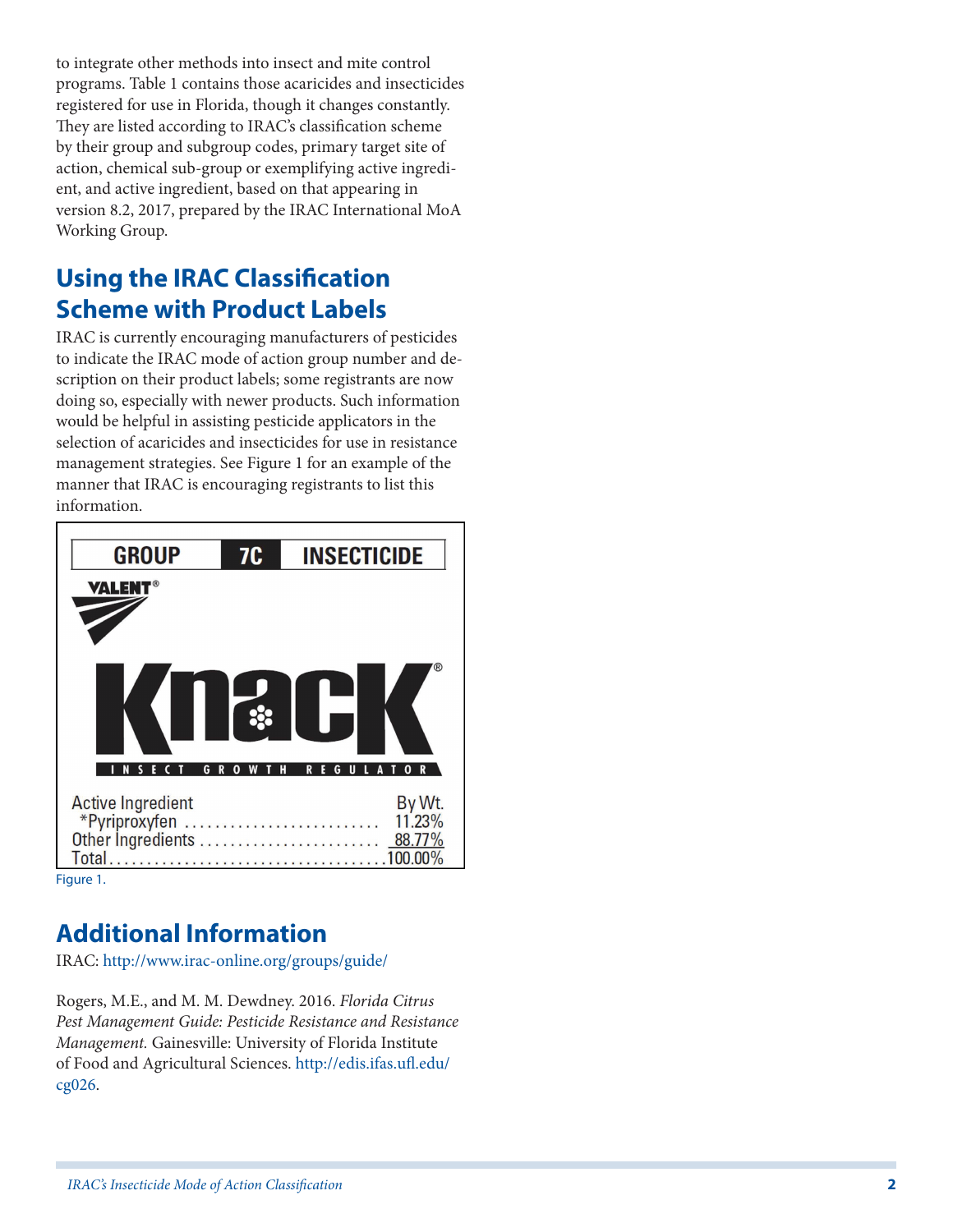| Table 1. IRAC's classification scheme for acaricides and insecticides registered for use in Florida. |  |
|------------------------------------------------------------------------------------------------------|--|
|------------------------------------------------------------------------------------------------------|--|

| Group       | Subgroup | <b>Primary Action Target Site</b>          | <b>Chemical Subgroup or</b><br><b>Exemplifying Active</b><br>Ingredient | <b>Active ingredients</b>                                                                                                                                                                                                                                                                                                                                                                            |
|-------------|----------|--------------------------------------------|-------------------------------------------------------------------------|------------------------------------------------------------------------------------------------------------------------------------------------------------------------------------------------------------------------------------------------------------------------------------------------------------------------------------------------------------------------------------------------------|
| $1*$        | 1A       | Acetylcholine esterase<br>inhibitors       | Carbamates                                                              | Carbaryl<br>Methiocarb<br>Methomyl<br>Oxamyl<br>Propoxur<br>Thiodicarb                                                                                                                                                                                                                                                                                                                               |
|             | 1B       |                                            | Organophosphates                                                        | Acephate<br>Chlorpyrifos<br>Chlorpyrifos-methyl<br>Coumaphos<br>Diazinon<br>Dichlorvos<br>Dicrotophos<br>Dimethoate<br>Disulfoton<br>Ethoprop<br>Fosthiazate<br>Malathion<br>Methamidophos<br>Methidathion<br>Naled<br>Oxydemeton-methyl<br>Phorate<br>Profenofos<br>Temephos<br>Terbufos<br>Tetrachlorvinphos<br>Trichlorfon                                                                        |
| $\mathbf 2$ | 2A       | GABA-gated chloride channel<br>antagonists | Cyclodiene organochlorines                                              | Endosulfan                                                                                                                                                                                                                                                                                                                                                                                           |
|             | 2B       |                                            | Phenylpyrazoles (Fiproles)                                              | Fipronil                                                                                                                                                                                                                                                                                                                                                                                             |
| $3*$        | 3A       | Sodium channel modulators                  | Pyrethroids<br>Pyrethrins                                               | Allethrin and isomers<br><b>Bifenthrin and isomers</b><br>Cyfluthrin and isomers<br>Cyhalothrin and isomers<br>Cypermethrin and isomers<br>Cyphenothrin<br>Deltamethrin<br>Esfenvalerate<br>Etofenprox<br>Fenpropathrin<br>Fenvalerate<br>Flumethrin<br>Imiprothrin<br>Permethrin<br>Phenothrin<br>Prallethrin<br>Pyrethrins (pyrethrum)<br>Resmethrin<br>Tefluthrin<br>Tetramethrin<br>Tralomethrin |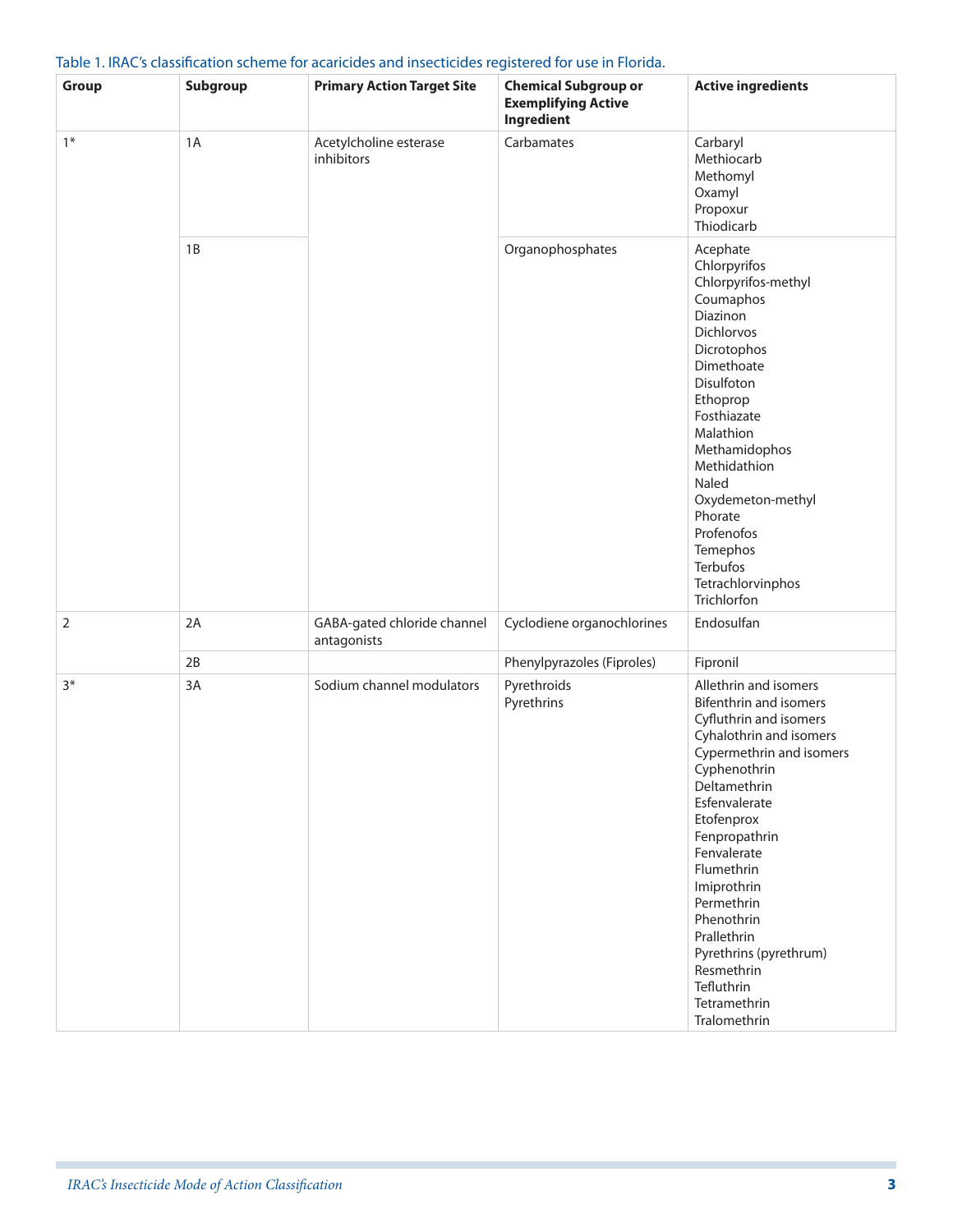| Group          | Subgroup       | <b>Primary Action Target Site</b>                                                                           | <b>Chemical Subgroup or</b><br><b>Exemplifying Active</b><br>Ingredient                        | <b>Active ingredients</b>                                                                                                                                                               |
|----------------|----------------|-------------------------------------------------------------------------------------------------------------|------------------------------------------------------------------------------------------------|-----------------------------------------------------------------------------------------------------------------------------------------------------------------------------------------|
| $\overline{4}$ | 4A             | Nicotinic acetylcholine<br>receptor agonists                                                                | Neonicotinoids                                                                                 | Acetamiprid<br>Clothianidin<br>Dinotefuran<br>Imidacloprid<br>Thiamethoxam                                                                                                              |
|                | 4C             |                                                                                                             | Sulfoximines                                                                                   | Sulfoxaflor                                                                                                                                                                             |
|                | 4 <sub>D</sub> |                                                                                                             | <b>Butenolides</b>                                                                             | Flupryadifurone                                                                                                                                                                         |
| 5              |                | Nicotinic acetylcholine<br>receptor allosteric activators                                                   | Spinosyns                                                                                      | Spinetoram<br>Spinosad                                                                                                                                                                  |
| 6              |                | Chloride channel activators                                                                                 | Avermectins<br>Milbemycins                                                                     | Abamectin<br><b>Emamectin benzoate</b><br>Milbemectin                                                                                                                                   |
| 7              | 7A             | Juvenile hormone mimics                                                                                     | Juvenile hormone analogues                                                                     | Hydroprene<br>Kinoprene<br>Methoprene                                                                                                                                                   |
|                | 7B             |                                                                                                             | Fenoxycarb                                                                                     | Fenoxycarb                                                                                                                                                                              |
|                | 7C             |                                                                                                             | Pyriproxyfen                                                                                   | Pyriproxyfen                                                                                                                                                                            |
| 8              | 8A             | Miscellaneous non-specific<br>(multi-site) inhibitors                                                       | Alkyl halides                                                                                  | Methyl bromide and other alkyl<br>halides                                                                                                                                               |
|                | 8B             |                                                                                                             | Chloropicrin                                                                                   | Chloropicrin                                                                                                                                                                            |
|                | 8C             |                                                                                                             | Sulfuryl fluoride                                                                              | Sulfuryl fluoride, cryolite                                                                                                                                                             |
|                | 8D             |                                                                                                             | <b>Borax</b>                                                                                   | Borax, Boric acid, Disodium<br>octaborate, Sodium borate,<br>Sodium metaborate                                                                                                          |
| 9              | <b>9B</b>      | Modulators of chordotonal                                                                                   | Pymetrozine                                                                                    | Pymetrozine, Pyrifluquinazon                                                                                                                                                            |
|                | 9C             | organs                                                                                                      | Flonicamid                                                                                     | Flonicamid                                                                                                                                                                              |
| 10             | 10A            | Mite growth inhibitors                                                                                      | Clofentezine<br>Hexythiazox                                                                    | Clofentezine<br>Hexythiazox                                                                                                                                                             |
|                | 10B            |                                                                                                             | Etoxazole                                                                                      | Etoxazole                                                                                                                                                                               |
| 11             |                | Microbial disruptors of insect<br>midgut membranes (includes<br>transgenic crops expressing<br>B.t. toxins) | Bacillus thuringiensis or Bacillus<br>sphaericus and the insecticidal<br>proteins they produce | Bacillus thuringiensis subsp.<br>israelensis<br><b>Bacillus sphaericus</b><br>Bacillus thuringiensis subsp.<br>Kurstaki<br>Bacillus thuringiensis subsp.<br>aizawai<br>Bt crop proteins |
| 12             | 12B            | Inhibitors of mitochondrial<br>ATP synthase                                                                 | Organotin miticides                                                                            | Fentutatin oxide                                                                                                                                                                        |
|                | 12C            |                                                                                                             | Propargite                                                                                     | Propargite                                                                                                                                                                              |
| 13             |                | Uncouplers of oxidative<br>phosphorylation via<br>disruption of the proton<br>gradient                      | Chlorfenapyr                                                                                   | Chlorfenapyr, Sulfluramid                                                                                                                                                               |
| 15             |                | Inhibitors of chitin<br>biosynthesis, type 0,<br>Leptdopteran                                               | Benzoylureas                                                                                   | Diflubenzuron<br>Hexaflumuron<br>Lufenuron<br>Novaluron<br>Noviflumuron                                                                                                                 |
| 16             |                | Inhibitors of chitin<br>biosynthesis, type 1                                                                | Buprofezin                                                                                     | Buprofezin                                                                                                                                                                              |
| 17             |                | Molting disruptor, Dipteran                                                                                 | Cyromazine                                                                                     | Cyromazine                                                                                                                                                                              |